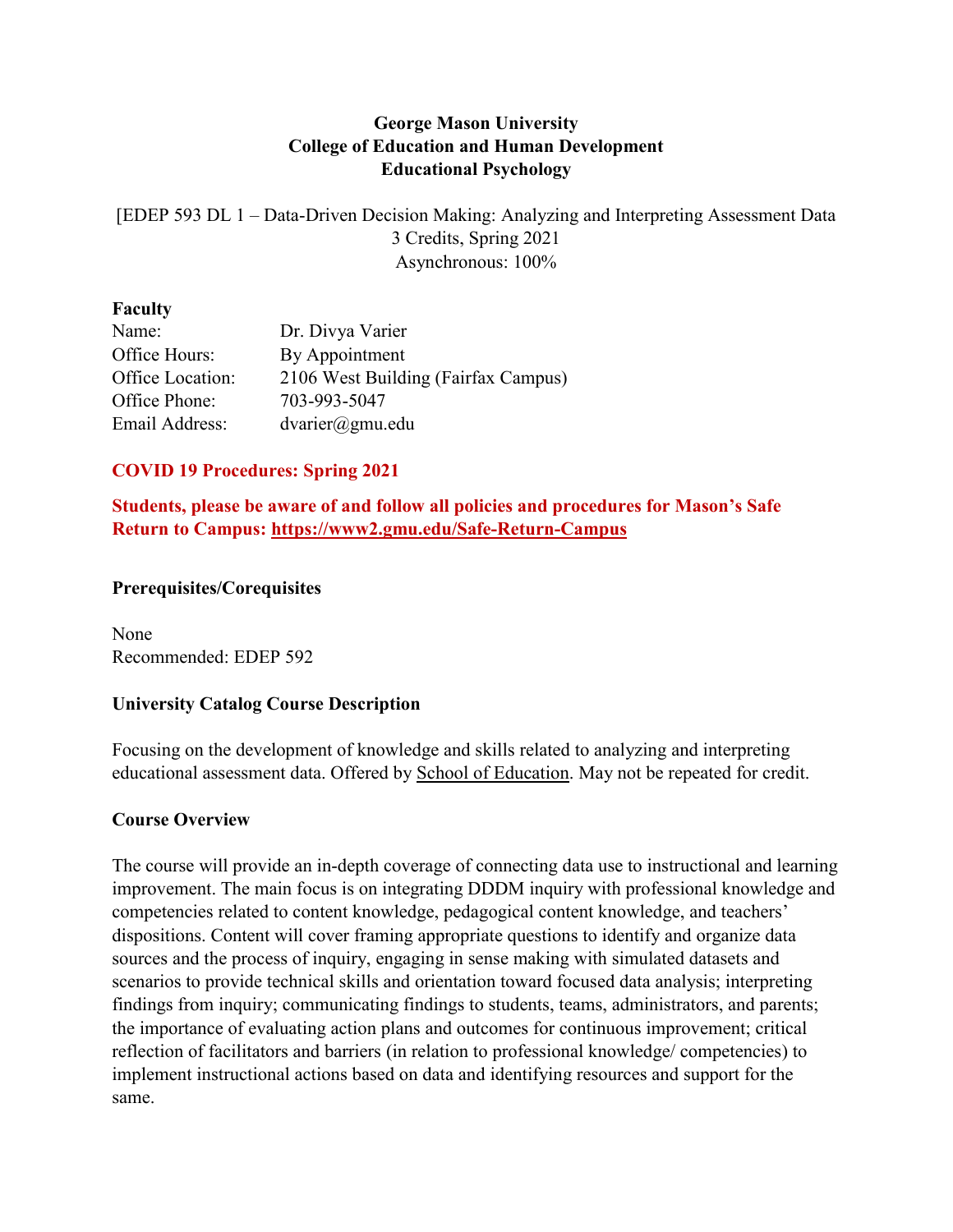# **Course Delivery Method**

This course will be delivered 100% online using an asynchronous format via Blackboard Learning Management system (LMS) housed in the MyMason portal. You will log in to the Blackboard (Bb) course site using your Mason email name (everything before @masonlive.gmu.edu) and email password. The course site will be available on January 18, 2021.

Though the delivery method is entirely online, it should take you the same amount of time as other 3-credit graduate courses. You should expect to spend *an average of 8 to 10 hours* on coursework for each class session (this includes the time you would have spent in a classroom).

**Under no circumstances, may candidates/students participate in online class sessions (either by phone or Internet) while operating motor vehicles. Further, as expected in a face-to-face class meeting, such online participation requires undivided attention to course content and communication.**

## *Technical Requirements*

To participate in this course, students will need to satisfy the following technical requirements:

• High-speed Internet access with standard up-to-date browsers. To get a list of Blackboard's supported browsers see: [https://help.blackboard.com/Learn/Student/Getting\\_Started/Browser\\_Support#supported](https://help.blackboard.com/Learn/Student/Getting_Started/Browser_Support#supported-browsers)[browsers](https://help.blackboard.com/Learn/Student/Getting_Started/Browser_Support#supported-browsers) To get a list of supported operation systems on different devices see:

[https://help.blackboard.com/Learn/Student/Getting\\_Started/Browser\\_Support#tested-devices](https://help.blackboard.com/Learn/Student/Getting_Started/Browser_Support#tested-devices-and-operating-systems)[and-operating-systems](https://help.blackboard.com/Learn/Student/Getting_Started/Browser_Support#tested-devices-and-operating-systems)

- Students must maintain consistent and reliable access to their GMU email and Blackboard, as these are the official methods of communication for this course.
- Students may be asked to create logins and passwords on supplemental websites and/or to download trial software to their computer or tablet as part of course requirements.
- The following software plug-ins for PCs and Macs, respectively, are available for free download:
	- o Adobe Acrobat Reader: <https://get.adobe.com/reader/>
	- o Windows Media Player: <https://support.microsoft.com/en-us/help/14209/get-windows-media-player>
	- o Apple Quick Time Player: [www.apple.com/quicktime/download/](http://www.apple.com/quicktime/download/)

## *Expectations*

• Course Week: Because asynchronous courses do not have a "fixed" meeting day, our week will start on Mondays, and finish on Sundays.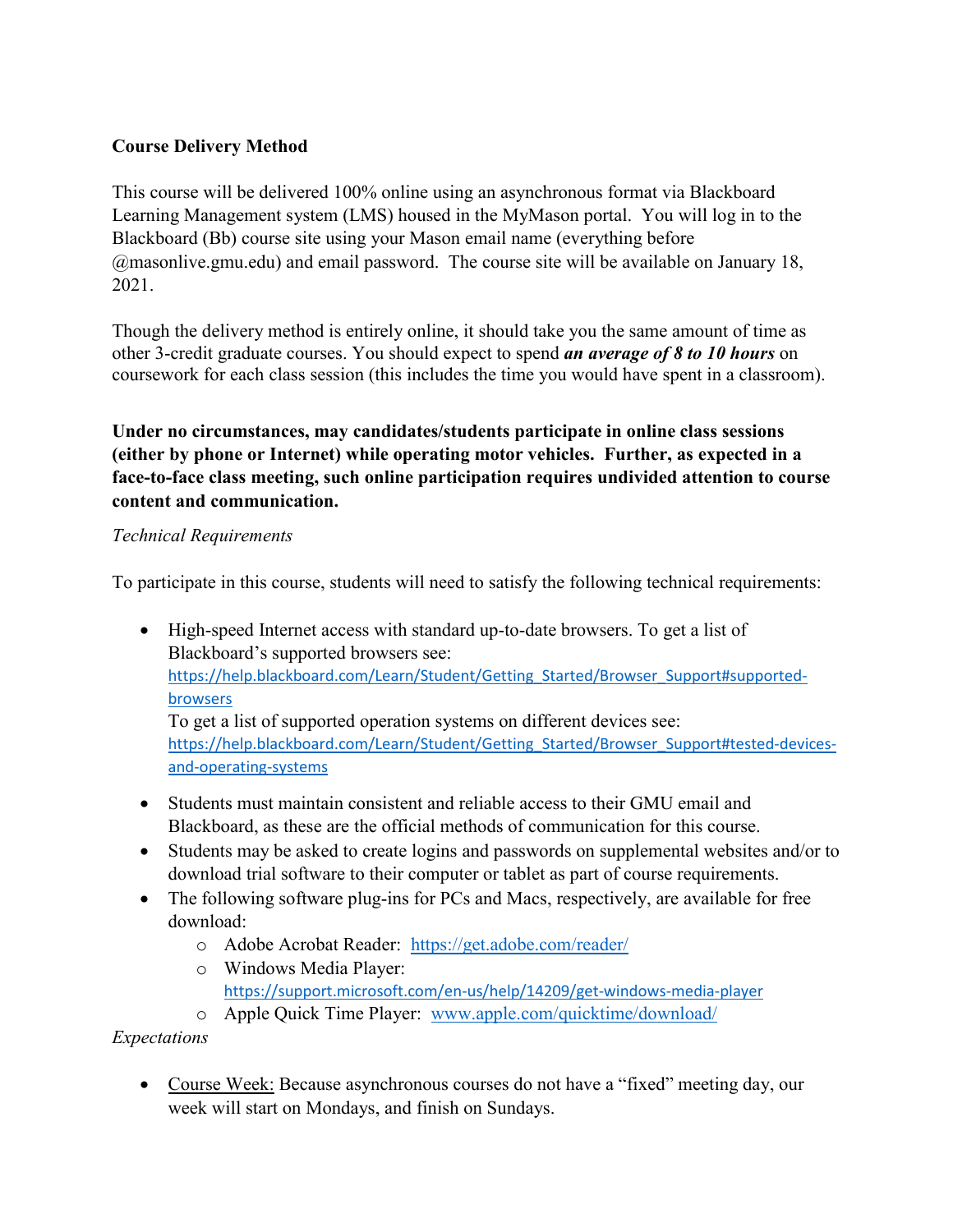# • Log-in Frequency:

Students must actively check the course Blackboard site and their GMU email for communications from the instructor, class discussions, and/or access to course materials at least 4 times per week.

• Participation:

Students are expected to actively engage in all course activities throughout the semester, which includes viewing all course materials, completing course activities and assignments, and participating in course discussions and group interactions.

# • Technical Competence:

Students are expected to demonstrate competence in the use of all course technology. Students who are struggling with technical components of the course are expected to seek assistance from the instructor and/or College or University technical services.

• Technical Issues:

Students should anticipate some technical difficulties during the semester and should, therefore, budget their time accordingly. Late work will not be accepted based on individual technical issues.

• Workload:

Please be aware that this course is **not** self-paced. Students are expected to meet *specific deadlines* and *due dates* listed in the **Class Schedule** section of this syllabus. It is the student's responsibility to keep track of the weekly course schedule of topics, readings, activities and assignments due.

• Instructor Support:

Students may schedule a one-on-one meeting to discuss course requirements, content or other course-related issues via telephone or web conference. Students should email the instructor to schedule a one-on-one session, including their preferred meeting method and suggested dates/times.

• Netiquette:

The course environment is a collaborative space. Experience shows that even an innocent remark typed in the online environment can be misconstrued. Students must always re-read their responses carefully before posting them, so as others do not consider them as personal offenses. *Be positive in your approach with others and diplomatic in selecting your words*. Remember that you are not competing with classmates, but sharing information and learning from others. All faculty are similarly expected to be respectful in all communications.

• Accommodations:

Online learners who require effective accommodations to insure accessibility must be registered with George Mason University Disability Services.

# **Learner Outcomes or Objectives**

This course forms a foundation for educators to focus on analyzing and interpreting educational assessment data to make decisions in the context of current school reform initiatives (and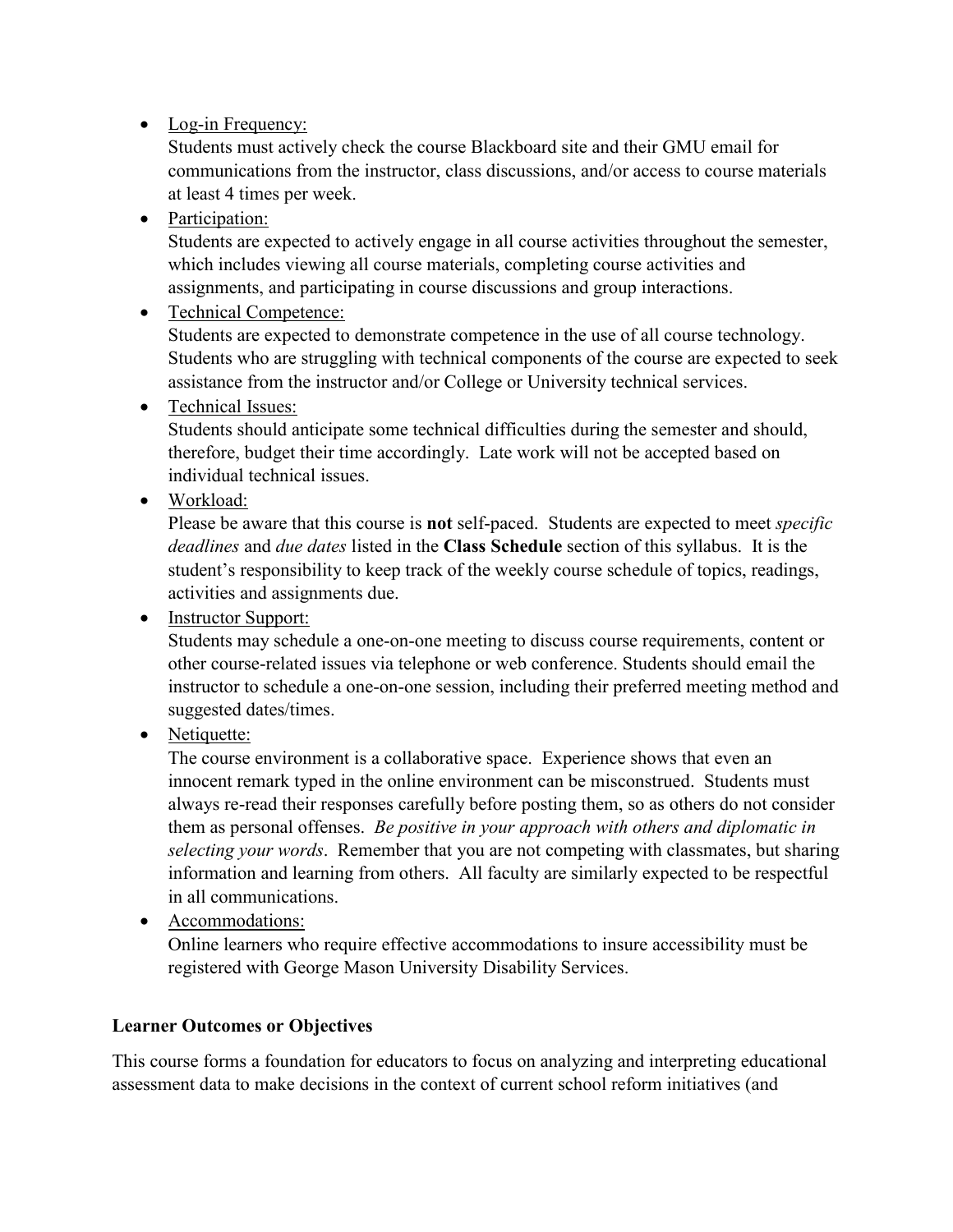policies) at the federal, state and local levels. Students should have deep knowledge of potential data sources and existing data in their districts or through their jobs.

As a result of this course, the educators will be able to:

• Understand the components of data-driven decision-making

• Understand and explain the differences between the conceptual frameworks underlying classroom and system level assessment data and what constitutes a valid inference from different levels and kinds of data

• Understand the connections between the data and how to interpret, explain, and use classroom, school, or system level data to make changes to teaching and or educational programs

• Relate the concepts of reliability and validity of assessment data to inferences drawn from the data and the use of appropriate analyses

• Identify and report on formative and summative assessments in published research (such as articles, monographs, reports, etc.)

• Use various data analysis techniques that are appropriate for the desired inferences and the available data

• Analyze assessment data using appropriate computer programs (e.g., EXCEL)

• Make data-driven decisions related to multiple education topics, such as instructional strategies, grading practices, or student affective constructs

• Disaggregate data to draw conclusions about sub-populations to determine how best to serve various student needs

• Explain critical issues related to the role of the analysis and interpretation of assessment data as related to social justice, collaboration, ethical leadership, innovation, and research-based practice.

#### **Professional Standards**

The goal of the course is to facilitate each educator's reaching a level high of competence and professional-level understanding of assessment design practices used in making decisions related to continuous improvement in student learning.

Learner outcomes are consistent with the Educational Psychology Program standards. The standards, as expressed as learner outcomes for assessment for data-driven decision-making, are:

• Educators will demonstrate an understanding of principles and theories of learning, cognition, motivation, and development as they apply to a wide variety of contemporary assessment contexts.

• Educators will use their knowledge, skills, and dispositions to apply principles and theories of learning, cognition, motivation, and development to analyze and develop instruction based on sound assessment principles.

• Educators will demonstrate an understanding of the basic concepts, principles, techniques, approaches, and ethical issues involved in educational assessment.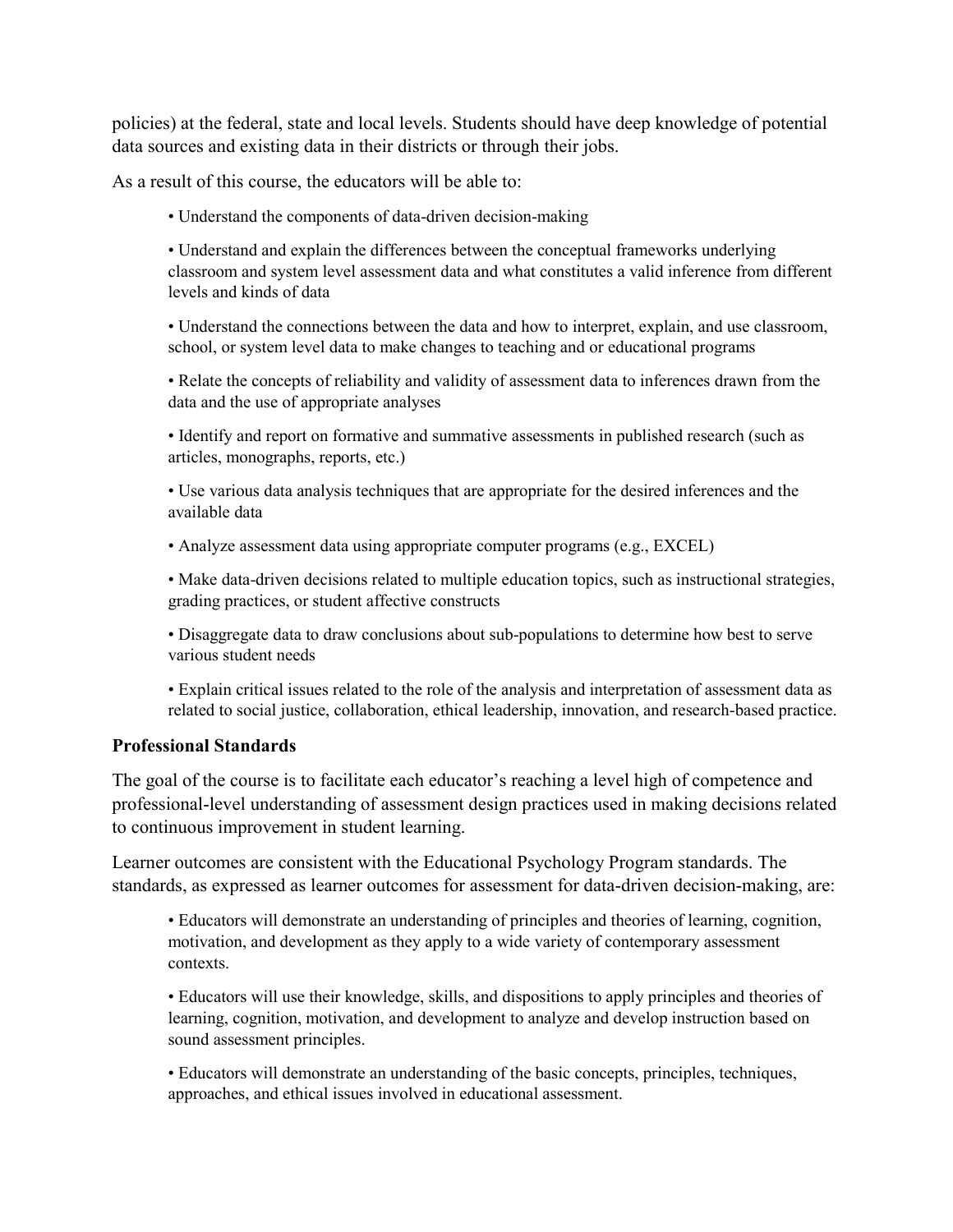#### **Student Outcomes & Relationship to Professional Standards**

The student outcomes are informed by the Standards for Teacher Competence in Educational Assessment of Students (AFT, NCME, NEA, 1990) and the Standards for Competence in Student Assessment (AASA, NAESP, NASSP, NCME, 1990) guide the course content and emphasis for reaching the learning objectives.

Those standards deemed most relevant to addressing the learning targets for the course are those that state that educators will have the knowledge, skill and disposition to:

- 1. Apply basic principles of sound assessment practices for addressing specific educational needs.
- 2. Select assessment methods appropriate for instructional decisions.
- 3. Develop assessment methods appropriate for instructional decisions.
- 4. Recognize the implications of educational assessments for social justice in schools.

5. Discern critical issues related to the role of the design of assessments for school accountability and high stakes testing.

# **Required Texts**

- Holcomb, E. L. (2017). *Getting more excited about using data* (3rd Ed.). Thousand Oaks, CA: Corwin
- Love, N., Stiles, K. E., Mundry, S., & DiRanna, K. (2008)\*. *The data coach's guide to improving learning for all students*. Thousand Oaks, CA: Corwin Press.

\*CD's materials for this book can also be accessed using the following link, but you will need the book to respond to the access questions:<https://studysites.corwin.com/datacoach/>

## **Supplementary Texts**

#### Free PDF Access:

- National Academies of Sciences, Engineering, and Medicine (2019). *Monitoring Educational Equity*. Washington, DC: The National Academies Press.<https://doi.org/10.17226/25389>
- National Academies of Sciences, Engineering, and Medicine (2020). *Building Educational Equity Indicator Systems: A Guidebook for States and School Districts*. Washington, DC: The National Academies Press.<https://doi.org/10.17226/25833>

Additional selected readings will be assigned for the course and made available on Blackboard.

## **Course Performance Evaluation**

Students are expected to submit all assignments on time in the manner outlined by the instructor (e.g., Blackboard, Tk20, hard copy). **Late assignments will not be accepted without prior instructor approval**.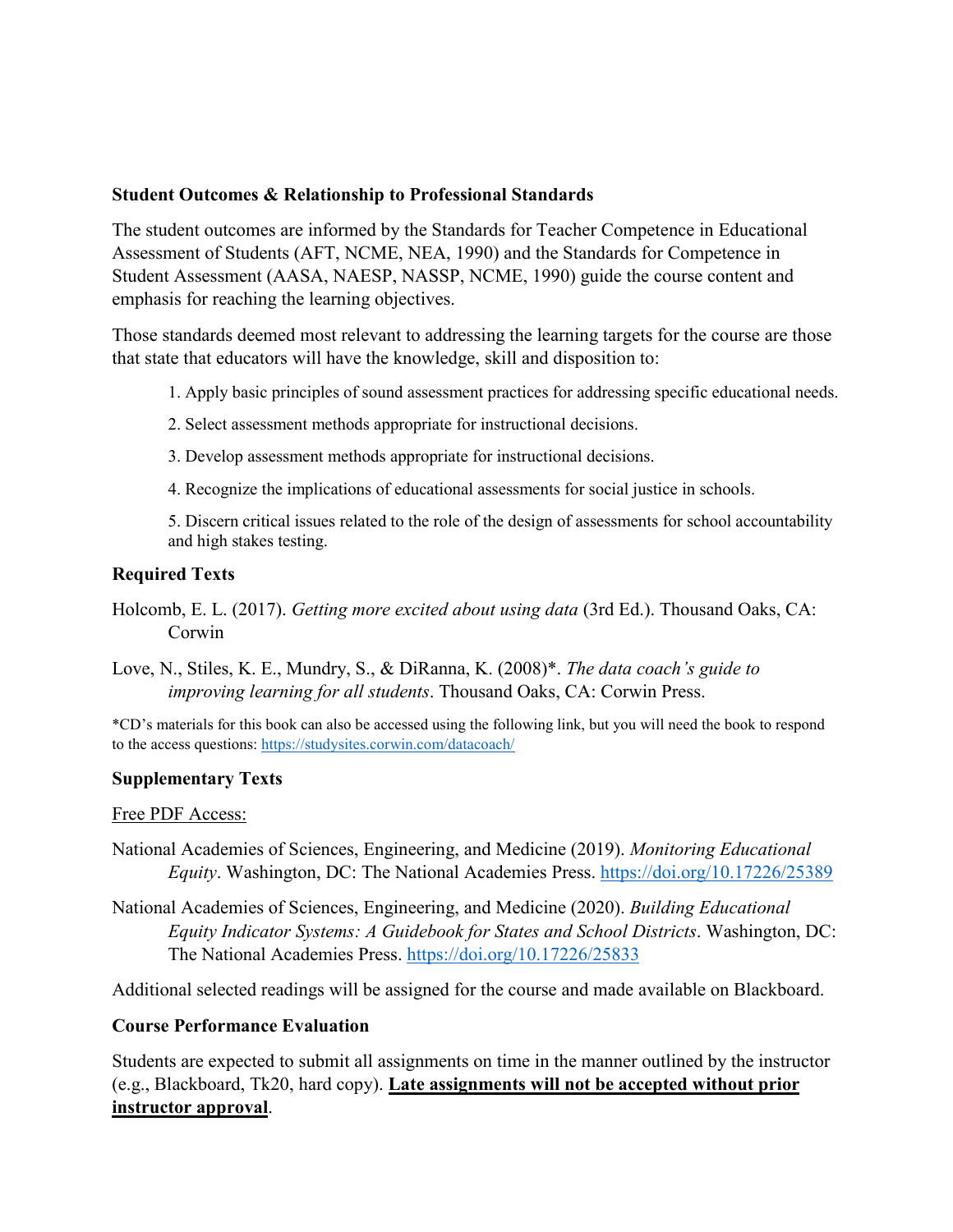**Class Participation (110 points ~14 classes)**. Students are expected to participate in online discussion boards and assignments in a meaningful way. Assigned readings are to be completed. Active contribution means you post in specified discussion boards and respond to classmates' posts meaningfully. Your original post is due by Wednesdays at 11: 59 p.m. Each student is to respond to each of the original posts by Sunday at 11:59 p.m. Please review Netiquette in preparation for these assignments.

**Module 1 Assignment- Reflection Paper (40 points)**. Students will prepare a 4 – 6 page (double-spaced, 1 inch margins, APA style 6th edition) reflection on their understanding on inquiry approaches to DDDM. The paper will use appropriate research in the literature, including reading assignments throughout the course, to develop a reflective essay addressing the following:

- What is your stance towards using data to inform decisions?
- What inquiry approach best aligns to your teaching or administrative style or use of data? Why?
- What is the role of collaborative inquiry in DDDM? What data literacy skills are needed for individual and collaborative data-based inquiry?

**Module 2 and 3 Assignment- Data Coach Toolkit (100 points).** Students will prepare a data coaching toolkit using the resources used in class, weekly assignments, and research of their own. The toolkit should be geared toward preparing a data team (e.g., grade-level teachers, program staff, research/evaluation project members) for engaging in data-based inquiry. The toolkit may be developed for a hypothetical scenario/context.

- An introduction to the educational context and goals of the toolkit. (5 points)
- an introduction that provides information on how the toolkit will be used (10 points)
- Approach to inquiry: philosophy, educational issue/problem; members/team information (10 points)
- A summary of the types of data: address quality of data, strengths, limitations (15 points)
- A plan for analysis and interpretation (15 points)
- A description of what resources are needed for effectively implementing data-based inquiry (10 points)
- Communicating results to key stakeholders (10 points)
- A list and description of tasks/activities to facilitate data gathering, analysis, interpretation (15 points)
	- Two sample tasks/activities, for example, slides, handouts, etc. used for training, data analysis or sensemaking, or reporting (10 points)

Throughout the semester you will provide drafts to your peers who will provide feedback for you to consider as you develop your toolkit. This will be done via videos posted of your materials and then a video response posted by your peers. A rubric along with details of the components of the toolkit will be available on Blackboard to guide your work on this assignment.

# **Grading**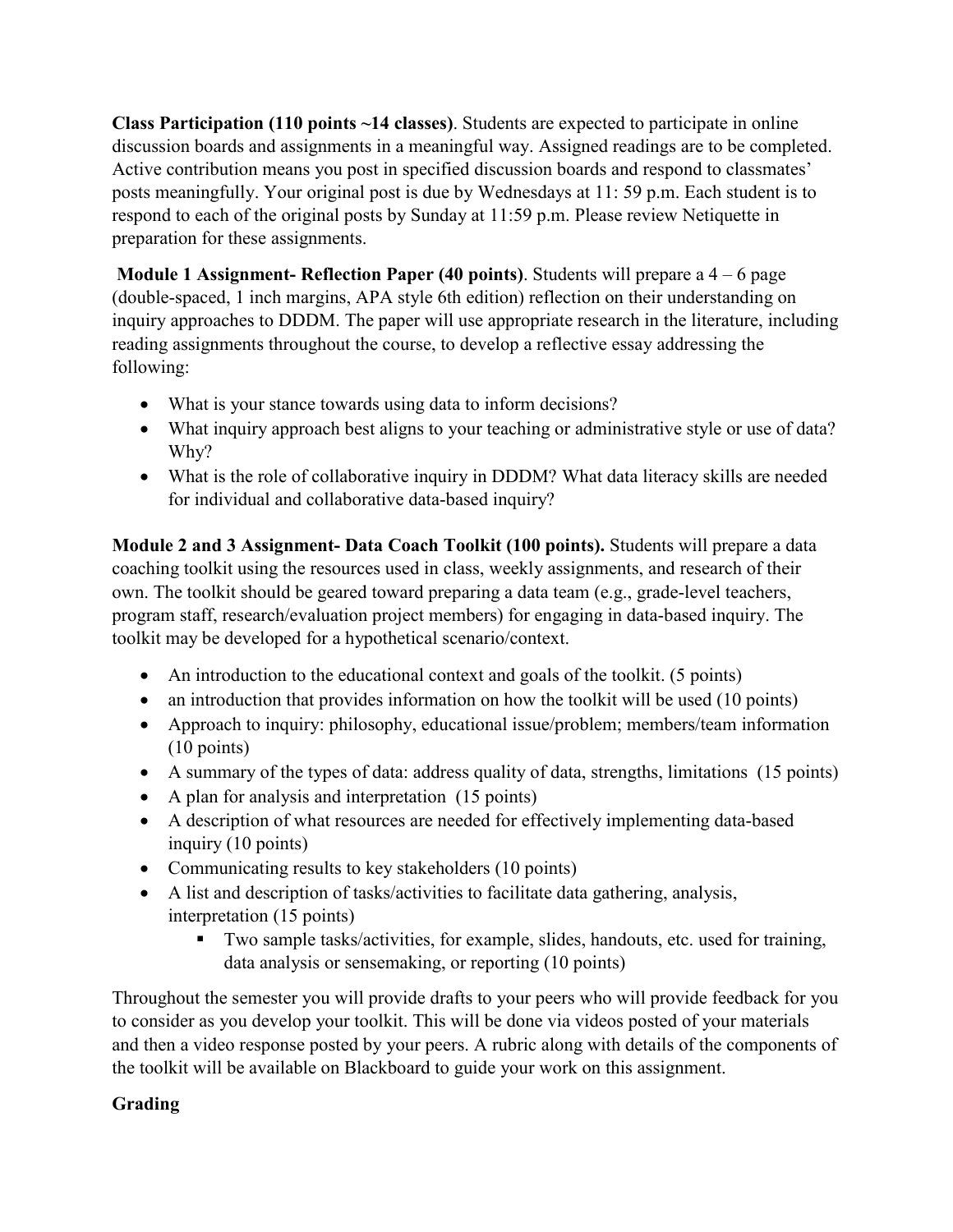There are 250 total points for the course distributed among the four assignments listed above. Grading scale:

> $A+= 245 - 250$  points  $A = 232-244$  points  $A = 225 - 231$  points  $B<sup>+</sup> = 220-224$  points  $B = 207-219$  points  $B = 200 - 206$  points  $C = 175 - 199$  points  $F = 174$  or fewer points

## **Professional Dispositions**

See <https://cehd.gmu.edu/students/polices-procedures/>

### **Class Schedule**

Note: Faculty reserves the right to alter the schedule as necessary, with notification to students.

| Weeks                                             | <b>Topic</b>             | Readings/Multimedia                  | <b>Activities/Assignments</b>     |
|---------------------------------------------------|--------------------------|--------------------------------------|-----------------------------------|
|                                                   |                          |                                      | Due*                              |
| Module 1: Inquiry based approaches to DDDM        |                          |                                      |                                   |
| Week 1                                            | Welcome Video            | Holcomb (2017) Ch. 1<br>$\bullet$    | <b>Blackboard Discussion: Ice</b> |
| $1/25 - 1/31$                                     | Syllabus Overview        | Mandinach &<br>$\bullet$             | <b>Breaker</b>                    |
|                                                   | Module 1 Overview        | Gummer (2016) Ch. 6                  |                                   |
|                                                   |                          | Marsh, Pane, &<br>$\bullet$          |                                   |
|                                                   |                          | Hamilton (2006-                      |                                   |
|                                                   |                          | Rand)                                |                                   |
| Week 2                                            | Overview of Inquiry-     | Holcomb (2017) Ch. 2 & 3             | <b>Blackboard Discussion:</b>     |
| $2/01 - 2/07$                                     | <b>Based Approaches</b>  |                                      | Getting Started (personal         |
|                                                   |                          |                                      | goals for data-based inquiry)     |
| Week 3                                            | The role of              | Collaborative inquiry<br>$\bullet$   | <b>Blackboard Discussion:</b>     |
| $2/08 - 2/14$                                     | Collaborative Inquiry in | and data-based                       | Reflection on Dr. Rowan's         |
|                                                   | <b>DDDM</b>              | decision making /                    | Interview.                        |
|                                                   |                          | Douglas Huffman and                  |                                   |
|                                                   |                          | Kelli Thomas (e-                     | <b>Small Group Assignment:</b>    |
|                                                   |                          | reserve)                             | Collaborative Inquiry             |
|                                                   |                          | Love et al $(2008)$ Ch.<br>$\bullet$ | Approaches                        |
|                                                   |                          | 1 & 2                                |                                   |
|                                                   |                          | <b>Guest Interview</b><br>$\bullet$  |                                   |
|                                                   |                          | Video: Dr. Jenn                      |                                   |
|                                                   |                          | Rowan                                |                                   |
|                                                   |                          | Director of Technology               |                                   |
|                                                   |                          | Jefferson County Schools             |                                   |
| <b>Module 2: Data Interpretation in Education</b> |                          |                                      |                                   |
| Week 4                                            | Module 2 Overview        | Brookhart (2016)<br>$\bullet$        | <b>Blackboard Discussion</b>      |
| $2/15 - 2/21$                                     | Different Types of Data  | Chapter 1                            | Board 4: Types of data            |
|                                                   | $\&$                     | <b>NASEM (2019)</b><br>$\bullet$     |                                   |
|                                                   | What it means to         | Appendix $A +$                       | <b>Module 1 Assignment Due</b>    |
|                                                   | interpret                | Chapter 4, 5, OR 6                   | by 2/21 at 11:59 p.m.:            |
|                                                   | data                     | Holcomb Chapter 9<br>$\bullet$       | <b>Reflection Paper on</b>        |
|                                                   |                          |                                      | <b>Inquiry</b>                    |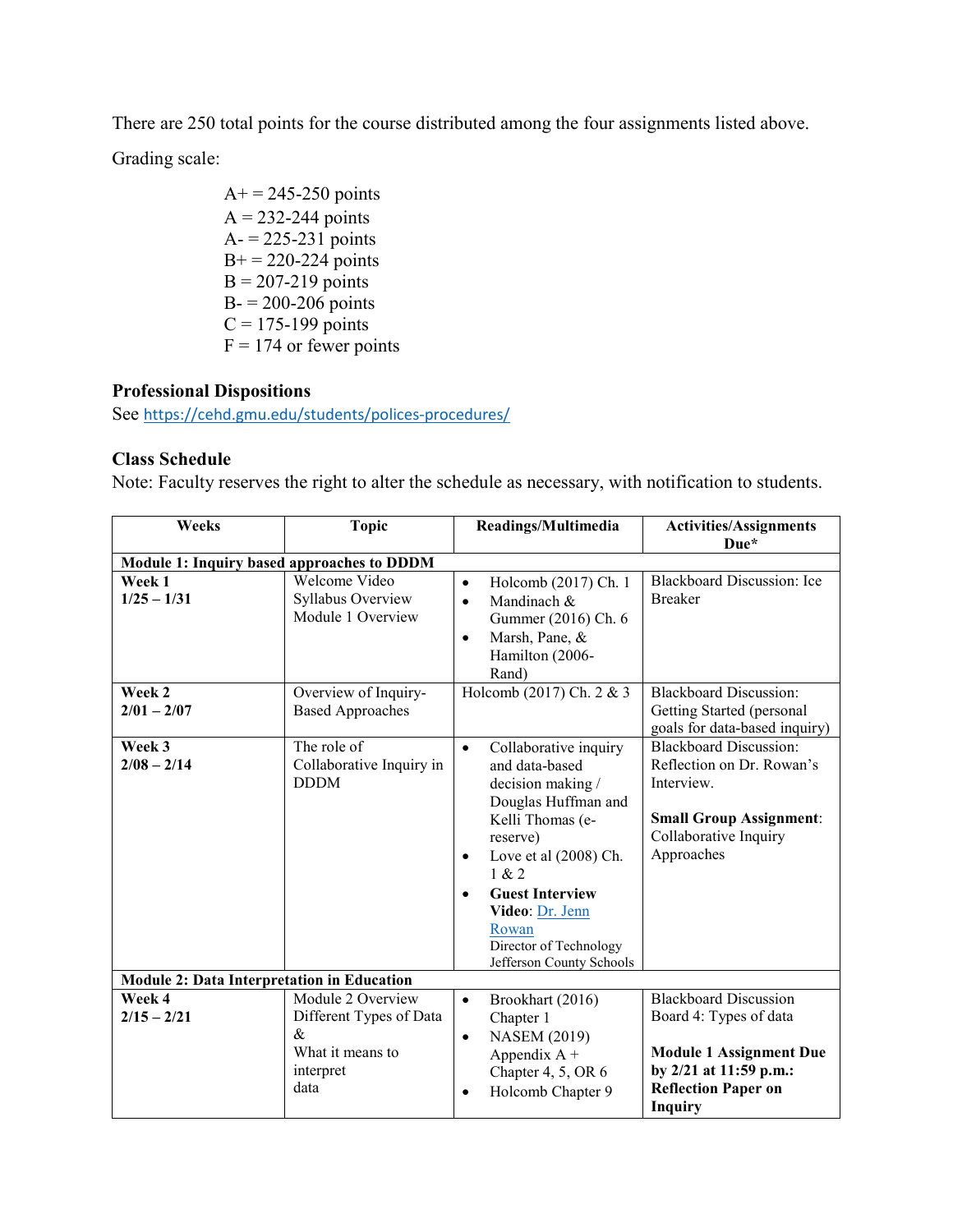| Week 5<br>$2/22 - 2/28$                                                                                                    | Accountability<br>Assessments:<br>Aggregate $\&$                |                                                                                                                                 | Love et al (2008) Ch. 4 -<br>only tasks 6 & 7                                                                                                                                                          | <b>Blackboard Discussion:</b><br>Aggregate & Disaggregate<br>level analysis                 |  |  |  |
|----------------------------------------------------------------------------------------------------------------------------|-----------------------------------------------------------------|---------------------------------------------------------------------------------------------------------------------------------|--------------------------------------------------------------------------------------------------------------------------------------------------------------------------------------------------------|---------------------------------------------------------------------------------------------|--|--|--|
|                                                                                                                            | Disaggregate level<br>analysis                                  |                                                                                                                                 |                                                                                                                                                                                                        |                                                                                             |  |  |  |
| Week 6<br>$3/01 - 3/07$                                                                                                    | Accountability<br>Assessments: Strand &<br>Item level analysis  |                                                                                                                                 | Love et al (2008) Ch. 4 -<br>only tasks 8 & 9                                                                                                                                                          | <b>Assignment: Data Analysis</b><br>of accountability<br>assessments                        |  |  |  |
| Week 7                                                                                                                     | Benchmark                                                       |                                                                                                                                 |                                                                                                                                                                                                        |                                                                                             |  |  |  |
| $3/08 - 3/14$                                                                                                              | Assessments $&$<br>Common Formative<br>Assessments              |                                                                                                                                 | Watch: Assessing Learning<br>Changes During/After<br>COVID-19 school closures<br>(IES, 2020)                                                                                                           | <b>Blackboard Discussion:</b><br>Benchmark Assessments &<br>Common Formative<br>Assessments |  |  |  |
| Week 8                                                                                                                     | Common Formative                                                |                                                                                                                                 | Holcomb (2017) Ch. 5                                                                                                                                                                                   |                                                                                             |  |  |  |
| $3/15 - 3/21$                                                                                                              | Assessments<br>Social emotional<br>learning and well-being      | Watch: Addressing trauma;<br>Race Equity Mindsets,<br>Socialemotional well-<br>being, and Outcomes for<br>Students, (IES, 2020) |                                                                                                                                                                                                        | <b>Blackboard Discussion:</b><br>Social Emotional Data                                      |  |  |  |
| Week 9<br>$3/22 - 3/28$                                                                                                    | Social emotional<br>learning and well-being<br>$\rm II$         |                                                                                                                                 | Lyon et al (2013) School-<br>Based Mental Health and<br><b>DDDM</b>                                                                                                                                    | Assignment: on DDDM to<br>promote a safe learning<br>environment for all students           |  |  |  |
| Week 10<br>$3/29 - 4/04$                                                                                                   | Creating effective data<br>visualizations for<br>interpretation | Holcomb (2017) Ch. 6<br>Other web resources will<br>be posted                                                                   |                                                                                                                                                                                                        | <b>Blackboard Discussion</b><br>Assignment: Creating<br>effective data visualizations       |  |  |  |
| Week 11 4/05 - 4/11 : Independent Reading; Module 2 Assignment Preparation; Optional individual<br>meeting with instructor |                                                                 |                                                                                                                                 |                                                                                                                                                                                                        |                                                                                             |  |  |  |
| administrators, policymakers, and parents                                                                                  |                                                                 |                                                                                                                                 | Module 3: Taking Action as Teachers and Leaders: Communicating data to students, teams,                                                                                                                |                                                                                             |  |  |  |
| Week 12                                                                                                                    | Basing decisions on data                                        |                                                                                                                                 | Bambrick-Santoyo<br>$\bullet$                                                                                                                                                                          |                                                                                             |  |  |  |
| $4/12 - 4/18$                                                                                                              | and understanding the<br>implications for social<br>justice     |                                                                                                                                 | $(2010)$ Ch. 3<br>Dodman et al (2020)<br>Critical DDDM<br><b>NASEM (2020)</b><br>$\bullet$                                                                                                             | Toolkit Prep Assignment:<br>Peer Feedback                                                   |  |  |  |
| Week 13                                                                                                                    | Supporting educators' use                                       |                                                                                                                                 | Holcomb Chapters<br>$\bullet$                                                                                                                                                                          |                                                                                             |  |  |  |
| $4/19 - 4/25$                                                                                                              | of data<br>Communicating Data                                   |                                                                                                                                 | 10, 11, 12                                                                                                                                                                                             | Toolkit Prep Assignment:<br>Peer Feedback                                                   |  |  |  |
| Week 14<br>$4/26 - 5/02$                                                                                                   | Ethical Considerations<br>Review and Wrap Up                    |                                                                                                                                 | Legal dimensions of<br>$\bullet$<br>using employee and<br>student data to make<br>decisions / R. Lance<br>Potter and Jacqueline<br>A. Stefkovich (e-<br>reserve)<br>Ethics based decision<br>$\bullet$ | <b>Blackboard Discussion:</b><br><b>Ethical Considerations</b><br>Toolkit Prep Assignment   |  |  |  |
|                                                                                                                            |                                                                 |                                                                                                                                 | making by<br>educational leaders/                                                                                                                                                                      |                                                                                             |  |  |  |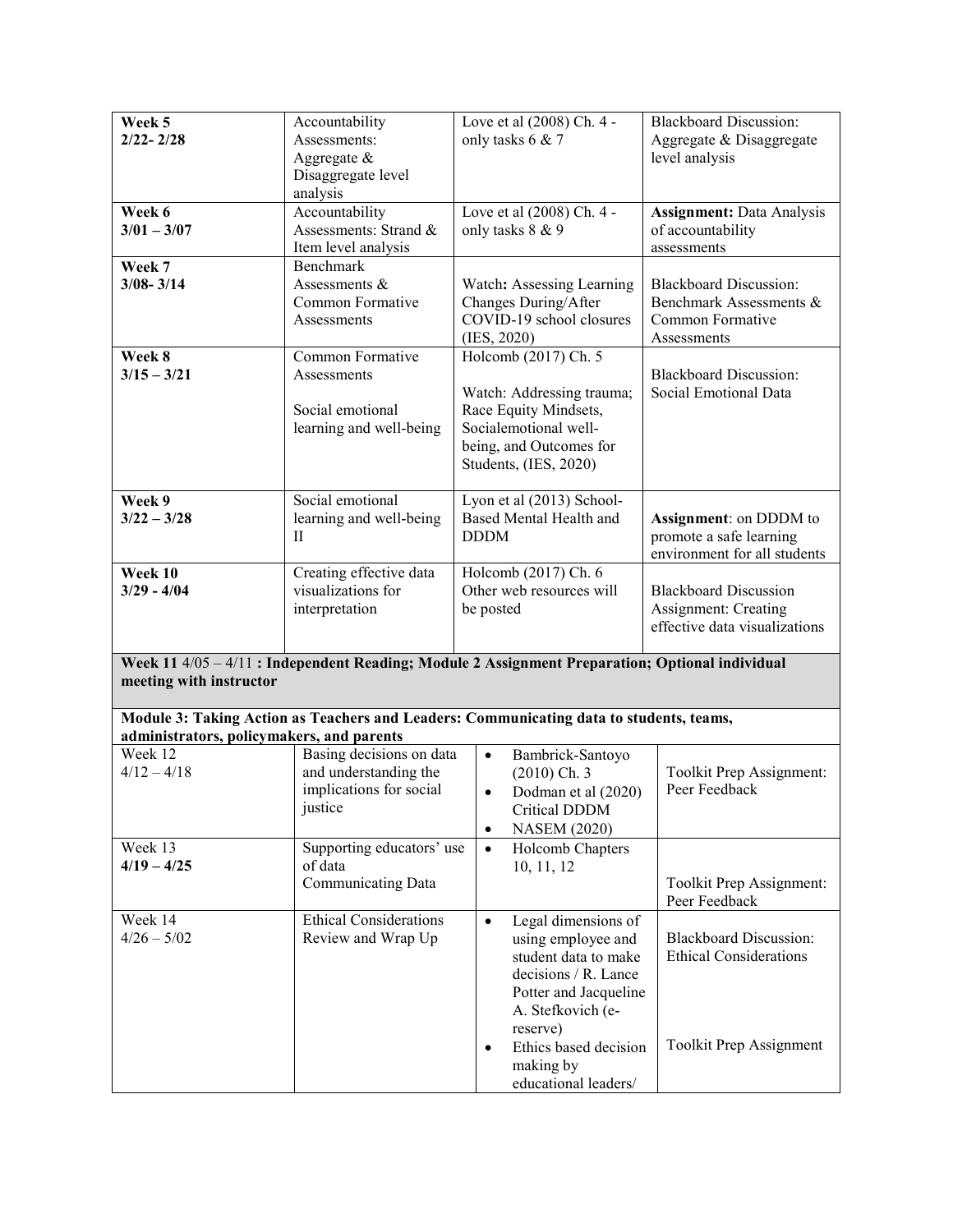|                        | P.T. Begley<br>(ereserve) |                                                                      |
|------------------------|---------------------------|----------------------------------------------------------------------|
| Week 15<br>$5/3 - 5/9$ |                           | Module 3 Due 5/9 by<br>  11:59 p.m.: Data<br><b>Coaching Toolkit</b> |

\*Discussion board posts are due by Wednesday 11:59 pm of each week; respond to at least two classmates by Sunday 11:59 pm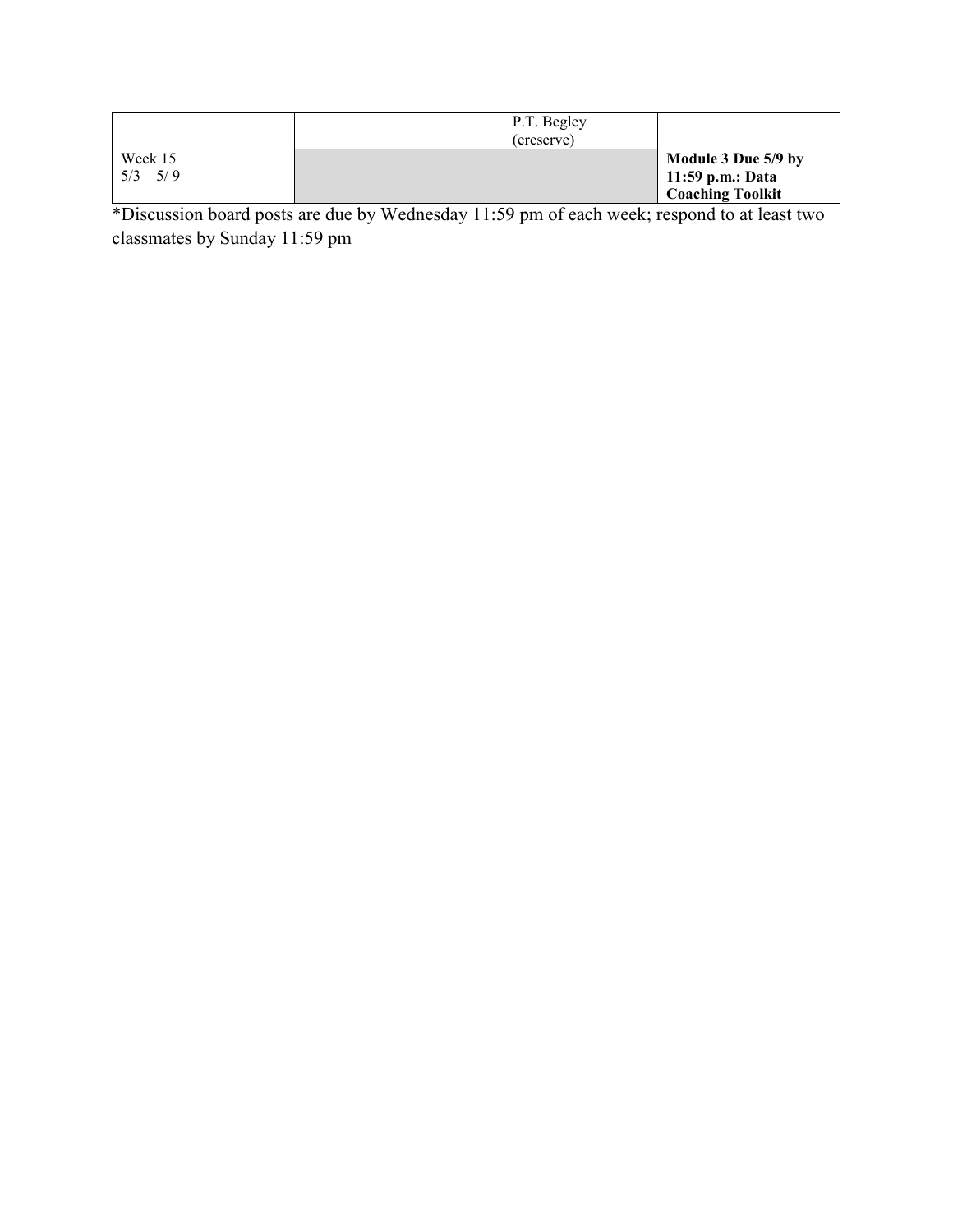## **Core Values Commitment**

The College of Education and Human Development is committed to collaboration, ethical leadership, innovation, research-based practice, and social justice. Students are expected to adhere to these principles: [http://cehd.gmu.edu/values/.](http://cehd.gmu.edu/values/)

## **GMU Policies and Resources for Students**

# *Policies*

- Students must adhere to the guidelines of the Mason Honor Code (see <https://catalog.gmu.edu/policies/honor-code-system/>).
- Students must follow the university policy for Responsible Use of Computing (see [https://universitypolicy.gmu.edu/policies/responsible-use-of-computing/\)](https://universitypolicy.gmu.edu/policies/responsible-use-of-computing/).
- Students are responsible for the content of university communications sent to their Mason email account and are required to activate their account and check it regularly. All communication from the university, college, school, and program will be sent to students **solely** through their Mason email account.
- Students with disabilities who seek accommodations in a course must be registered with George Mason University Disability Services. Approved accommodations will begin at the time the written letter from Disability Services is received by the instructor (see <https://ds.gmu.edu/>).
- Students must silence all sound emitting devices during class unless otherwise authorized by the instructor.

## *Campus Resources*

- Support for submission of assignments to Tk20 should be directed to [tk20help@gmu.edu](mailto:tk20help@gmu.edu) or [https://cehd.gmu.edu/aero/tk20.](https://cehd.gmu.edu/aero/tk20) Questions or concerns regarding use of Blackboard should be directed to [https://its.gmu.edu/knowledge-base/blackboard-instructional](https://its.gmu.edu/knowledge-base/blackboard-instructional-technology-support-for-students/)[technology-support-for-students/.](https://its.gmu.edu/knowledge-base/blackboard-instructional-technology-support-for-students/)
- For information on student support resources on campus, see <https://ctfe.gmu.edu/teaching/student-support-resources-on-campus>

## **Notice of mandatory reporting of sexual assault, interpersonal violence, and stalking:**